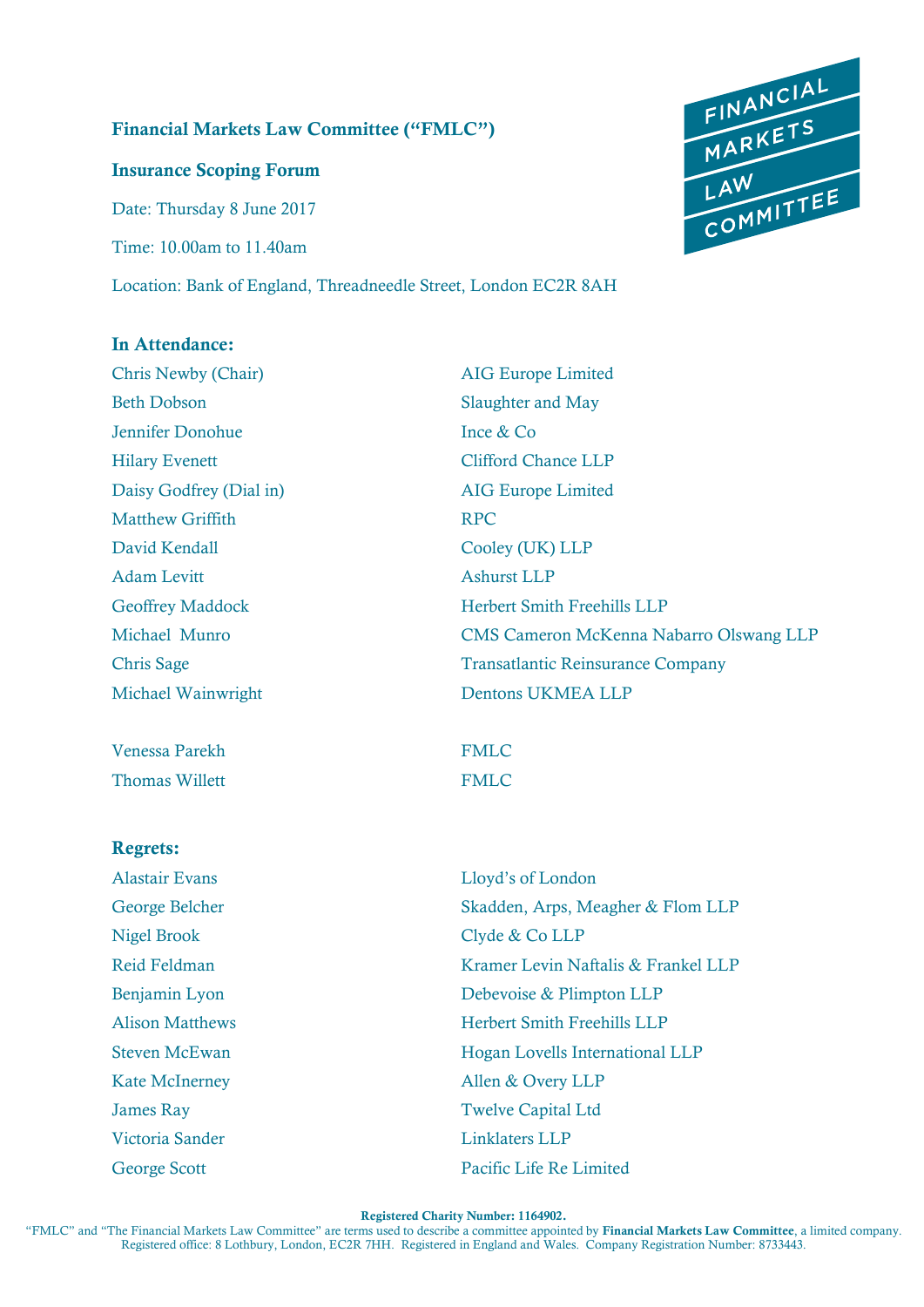| <b>James Scoville</b><br><b>James Smethurst</b> | Debevoise & Plimpton LLP<br>Freshfields Bruckhaus Deringer LLP |
|-------------------------------------------------|----------------------------------------------------------------|
|                                                 |                                                                |
| Kees van der Klugt                              | <b>Lloyd's Market Association</b>                              |

#### **Minutes:**

1.1. Participants introduced themselves.

#### **2. Administration:**

**a. Short presentation on the operation of FMLC Working Groups (Venessa Parekh);<sup>1</sup>**

#### **b. Forward agenda—forward schedule**

- 2.1. Venessa Parekh described the different characteristics of scoping fora and working groups: how working groups can be initiated and established; the objectives of working groups; the conduct of business of working groups; and how the Secretariat supports working groups.
- 2.2. Ms Parekh then observed that, in the absence of supervening offers, the Q3 and Q4 Forum meetings will likely be hosted by the FMLC at their offices on Lothbury. The Secretariat would gratefully welcome any offers from Forum members to host the September and December meetings.<sup>2</sup>

#### **3. Discussion on the Insurance Distribution Directive (Hilary Evenett)**

3.1. Hilary Evenett provided an overview of the Directive (EU) 2016/97 of the European Parliament and of the council of 20 January 2016 on insurance distribution ("**Insurance Distribution Directive**" or the "**IDD**"), which will replace Directive 2002/92/EC of the European Parliament and of the Council of 9 December 2002 on insurance mediation (the "**Insurance Mediation Directive**" or the "**IMD**"). The IDD will further the objectives of the IMD, which was designed to encourage competition between insurance firms, as well as ensure protection for customers. Consultations on the IDD were carried

 $\frac{1}{1}$ Please see Appendix I below.

<sup>2</sup> If you would like to host an Insurance Scoping Forum meeting, please contact [forums@fmlc.org](mailto:forums@fmlc.org)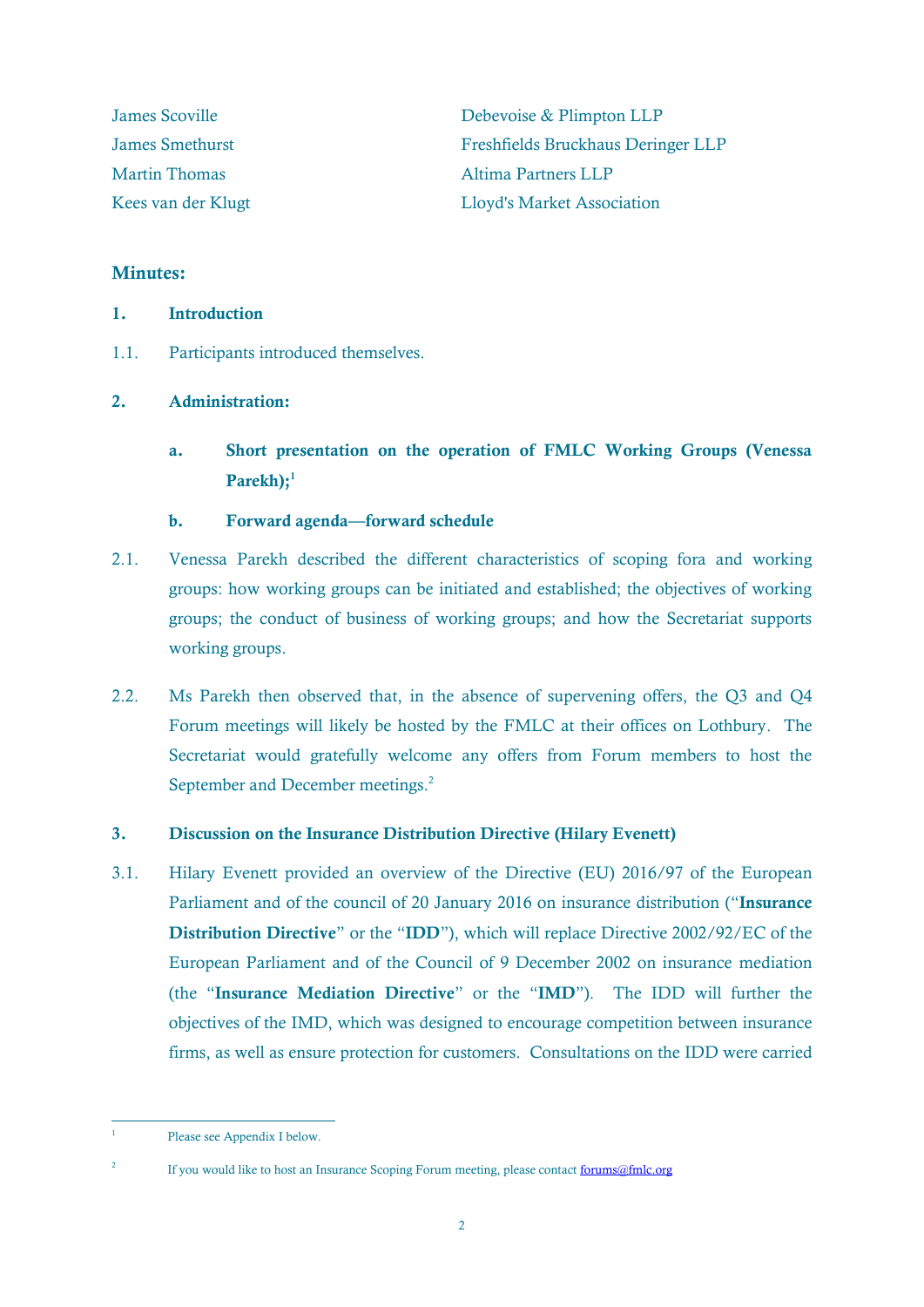out in 2017 by HM Treasury and the Financial Conduct Authority ("**FCA**"). A second round of consultations will follow in the second half of the year.

- 3.2. Ms Evenett said that the requirement in the IDD for insurance distributors to provide 15 hours of continuing professional education was a matter of concern in the market. The IDD presents other changes to client account rules regarding personal injury claims handling and firms' complaints procedures.
- 3.3. An additional issue highlighted by Ms Evenett was the proposed rule that distributors must act "honestly, fairly and professionally in the best interests of their customers". Forum members noted that where intermediaries such as underwriting agents, who owe their primary obligations to the insurer, not to the customer, conflicts of interest may arise owing to this obligation. One participant further queried if the same obligations would apply to insurers when they are distributing directly.
- 3.4. One participant highlighted that issues with commission charges are also evident. The Forum members noted a divergence between the Retail Distribution Review ("**RDR**") and the FCA over the disclosure of commission charges to customers. It was stated that the FCA's viewpoint on this was still ambiguous, and that a recent report from the Prudential Regulation Authority ("**PRA**") may indicate a different approach.
- 3.5. Forum members agreed to monitor issues related to the IDD, including any that may arise or be clarified during the second round of consultations.

#### **4. Insurance-related issues of legal uncertainty arising from the new [E.U. General Data](http://www.eugdpr.org/eugdpr.org.html)  [Protection Regulation](http://www.eugdpr.org/eugdpr.org.html) (Daisy Godfrey)**

- 4.1. Daisy Godfrey began her talk on Regulation (EU) 2016/679 on the protection of natural persons with regard to the processing of personal data and on the free movement of such data (the "**General Data Protection Regulation**" or "**GDPR**") by explaining that it was implemented on 25 May 2016 but includes a two-year phase-in period and will come into effect on 25 May 2018.
- 4.2. While the GDPR is designed to replace the current Directive 95/46/EC on the protection of individuals with regard to the processing of personal data and on the free movement of such data (the "**Data Protection Directive**") and aims to create more harmonisation between E.U. states, there are certain areas where derogations are permitted at a national level, such as employment data, data protection officers and customer consent.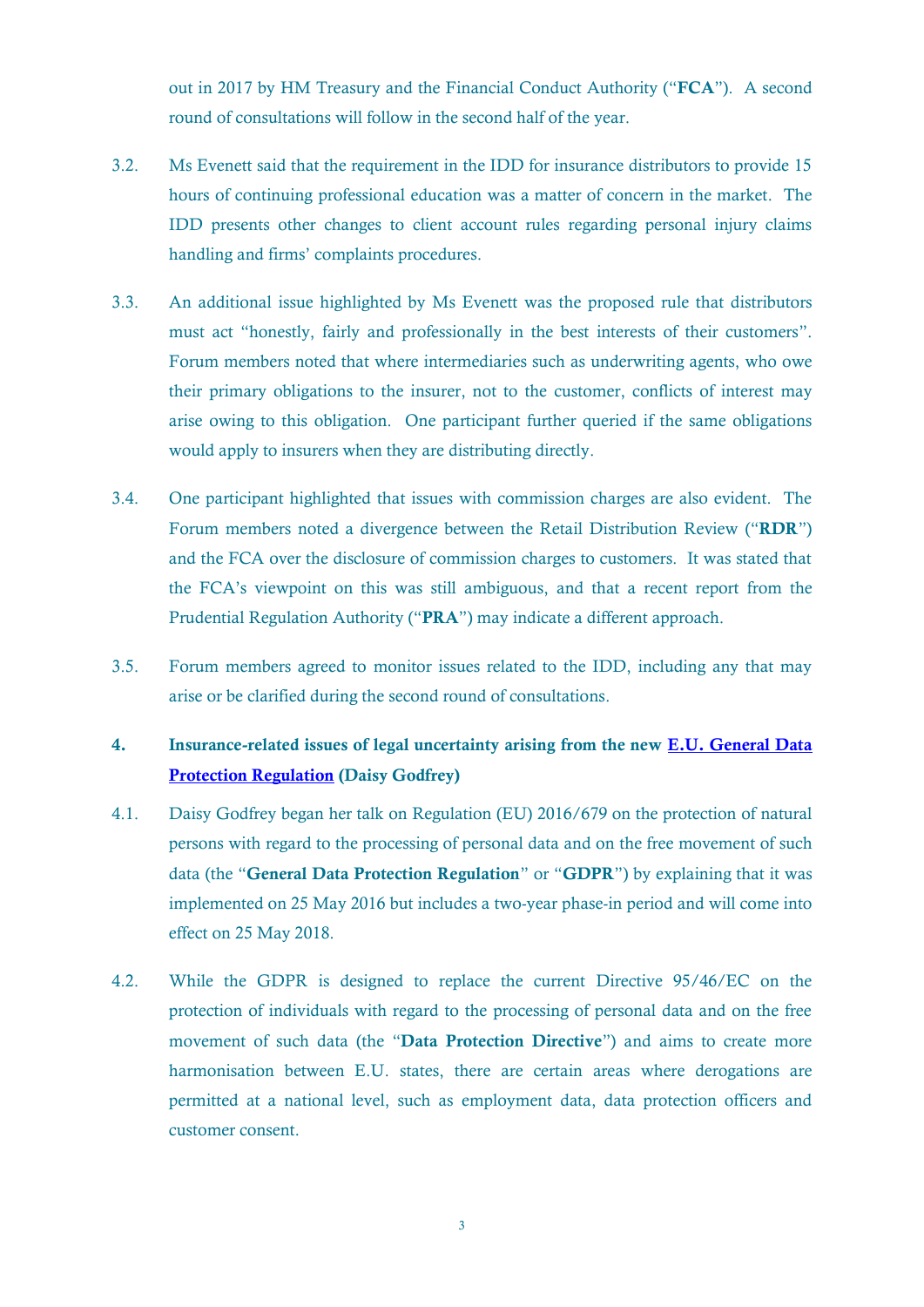- 4.3. Ms Godfrey stipulated that the question of customer consent poses potential issues of legal uncertainty for insurers. While insurers will have to rely on obtaining customers' consent for the processing of special categories of personal data, such as personal data concerning health, in a number of circumstances for insurance purposes under the GDPR, this will be difficult for U.K. insurers to achieve.
- 4.4. Lobbying efforts from insurance groups have been taking place for a new condition under Article 9 of the GDPR, which would allow U.K. insurers to process personal data concerning health for insurance purposes without the need for customer consent.
- 4.5. In addition, Ms Godfrey emphasised that a derogation under Article 10 of the GDPR is needed for using criminal conviction data, such as to prevent fraud in the insurance industry.
- 4.6. Another area of legal uncertainty the group considered was with respect to automated processes. The GDPR gives customers certain rights not to have decisions automated, yet a high proportion of some decisions from firms are currently automated, such as profiling, online price generation and fraud-checking.
- 4.7. The group agreed that the greater part of the legal uncertainty in this area resulted from "gaps" in the legislation, as opposed to conflicts between laws or unclear terms.
- **5. A discussion on the [consultation](https://www.iaisweb.org/page/consultations/current-consultations/revised-insurance-core-principles-13/file/66507/revised-insurance-core-principles-13-reinsurance-and-other-forms-of-risk-transfer) on revisions to the [Insurance Core Principles](http://www.naic.org/cipr_topics/topic_insurance_core_principles.htm) ("ICP") 13: Reinsurance and Other Forms of Risk Transfer by The International Association of Insurance Supervisors ("IAIS")**
- 5.1. The group noted that ICP 13 was directed at supervisors more in an auditing capacity than in a purely supervisory one. The participants agreed that the ICP does not appear to generate significant legal uncertainty.

#### **6. The FMLC's work on Brexit:**

#### **a. Update on Working Groups;**

- 6.1. Ms Parekh confirmed that Steven McEwan had collated the chapters for the draft paper on the establishment of an E.U. insurer in another Member State. The FMLC Secretariat is currently in the process of reviewing the paper before its circulation to the Working Group and the FMLC Committee for comments.
- 6.2. She also provided an overview of two other FMLC papers in draft. The first, on Brexit and Third Country regimes, considers the scope and timing of Third Country provisions in E.U. law and the ways in which these apply to specific sectors of the wholesale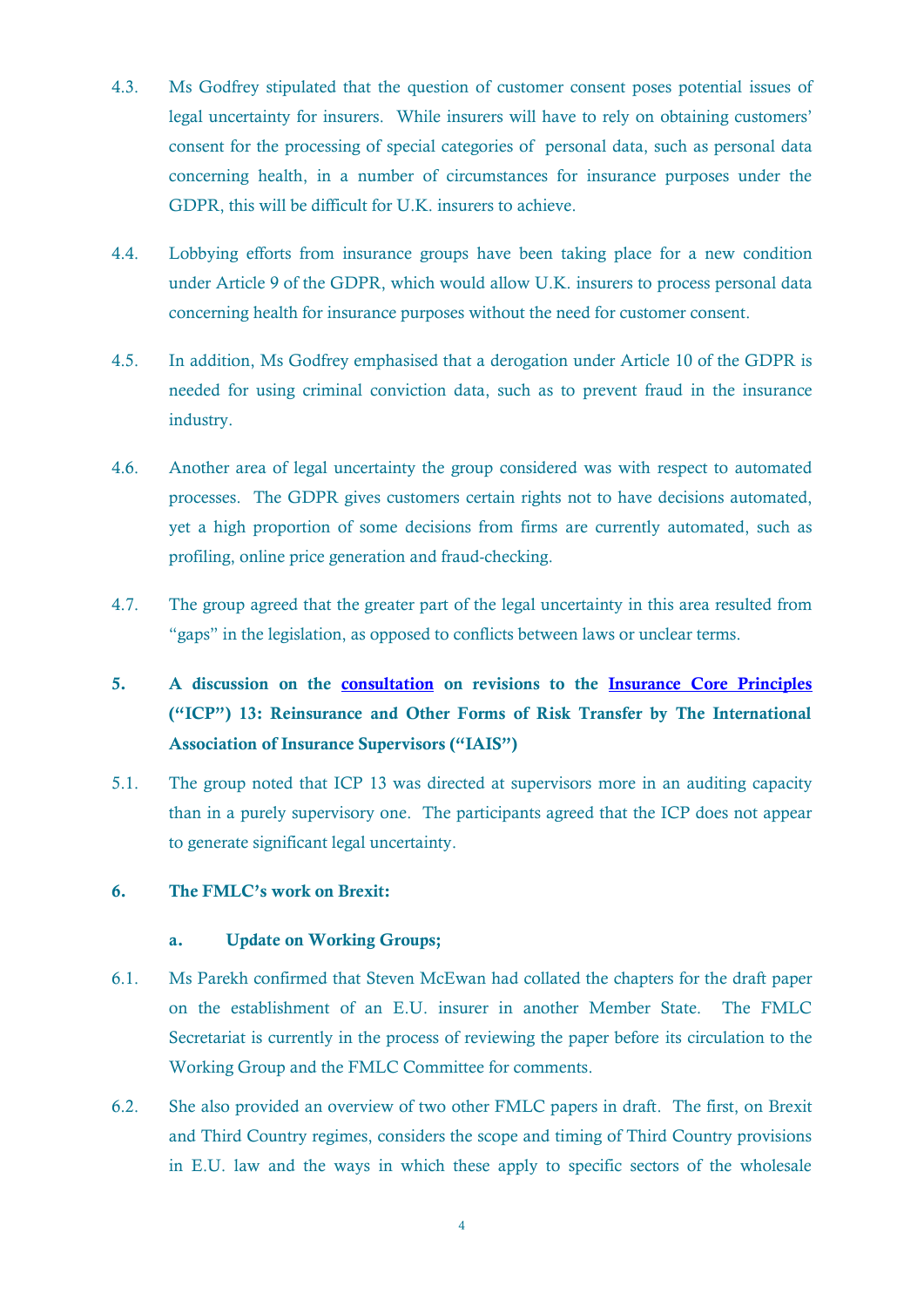financial markets. In relation specifically to insurance, it examines the operation of cross-border legacy businesses, reinsurance businesses and insurance intermediation. A second paper, at a less advanced stage, considers the scope of the World Trade Organisation ("**WTO**") rules, in particular the General Agreement on Trade in Services ("**GATS**"), to allow U.K. insurers access to the E.U. post Brexit.

#### **b. Proposed briefing note on Insurance Intermediaries.**

- 6.3. In the context of this existing work, Forum members were asked whether they thought any of the issues highlighted in the briefing note remained unaddressed or required further investigation. Members agreed to wait for these papers to be published before making a decision on future work.
- 6.4. It was noted that the question of "carrying on" insurance business, raised in the briefing note, pre-dates 2004 and may be hard to resolve. The cases referenced in the briefing note follow the Insurance Companies Act [1982 (repealed)]. One Forum member held that it may not be appropriate to bring offshore insurance activities under the IDD as it would pose onerous duties for an agent. Another noted the need for more jurisprudence in this area.
- 6.5. Forum members thought that any new U.K. legislation post-Brexit could provide greater clarity on this issue and agreed to monitor the issue.

#### **7. Any other business**

7.1. No other business was raised.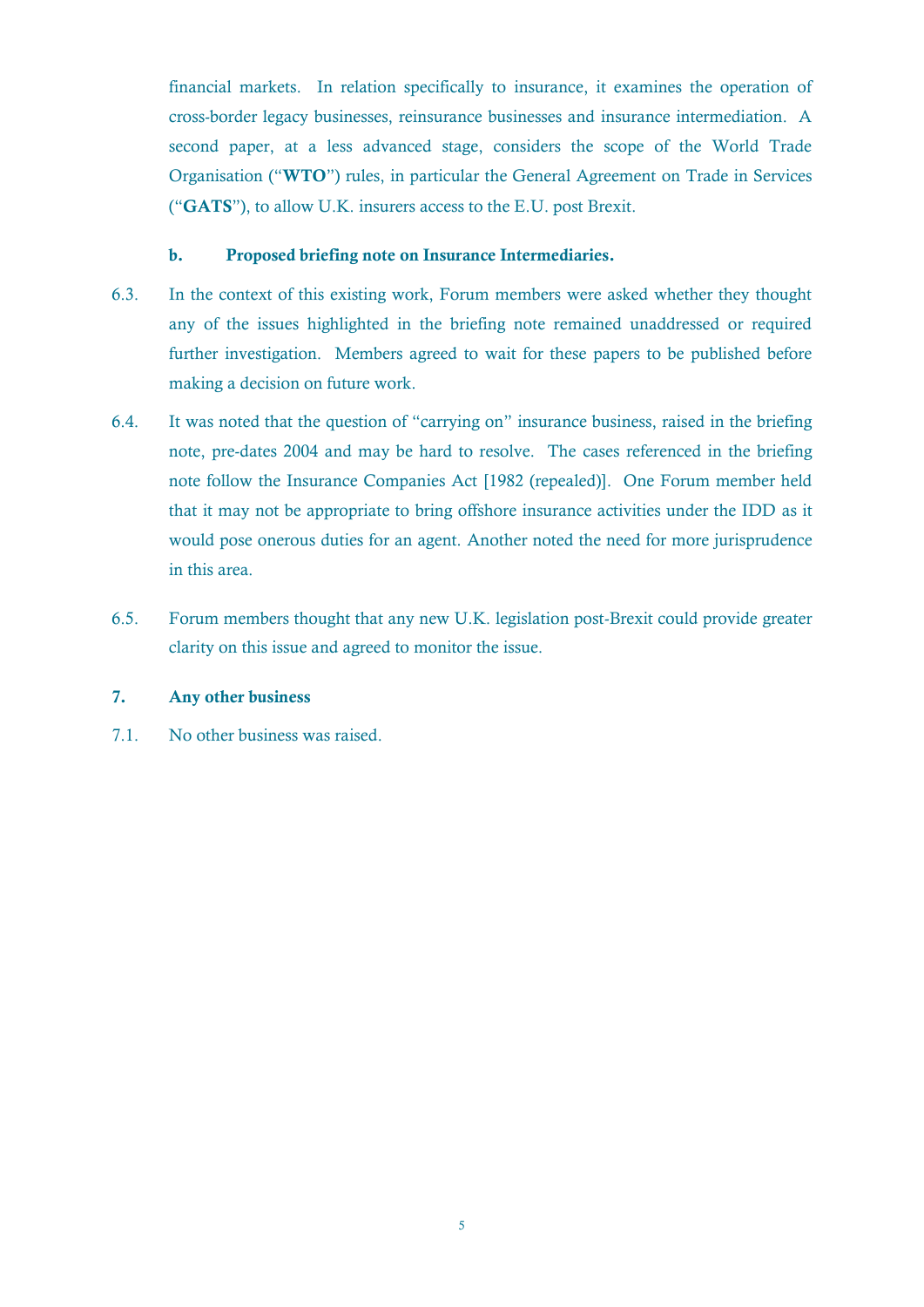### **Operation of FMLC Working Groups**



FINANCIAL<br>MARKETS

LAW<br>COMMITTEE

LAW

**Registered Charity Number: 1164902**.

"FMLC" and "The Financial Markets Law Committee" are terms used to describe a committee appointed by **Financial Markets Law Committee**, a limited company. Registered office: 8 Lothbury, London, EC2R 7HH. Registered in England and Wales. Company Registration Number: 8733443.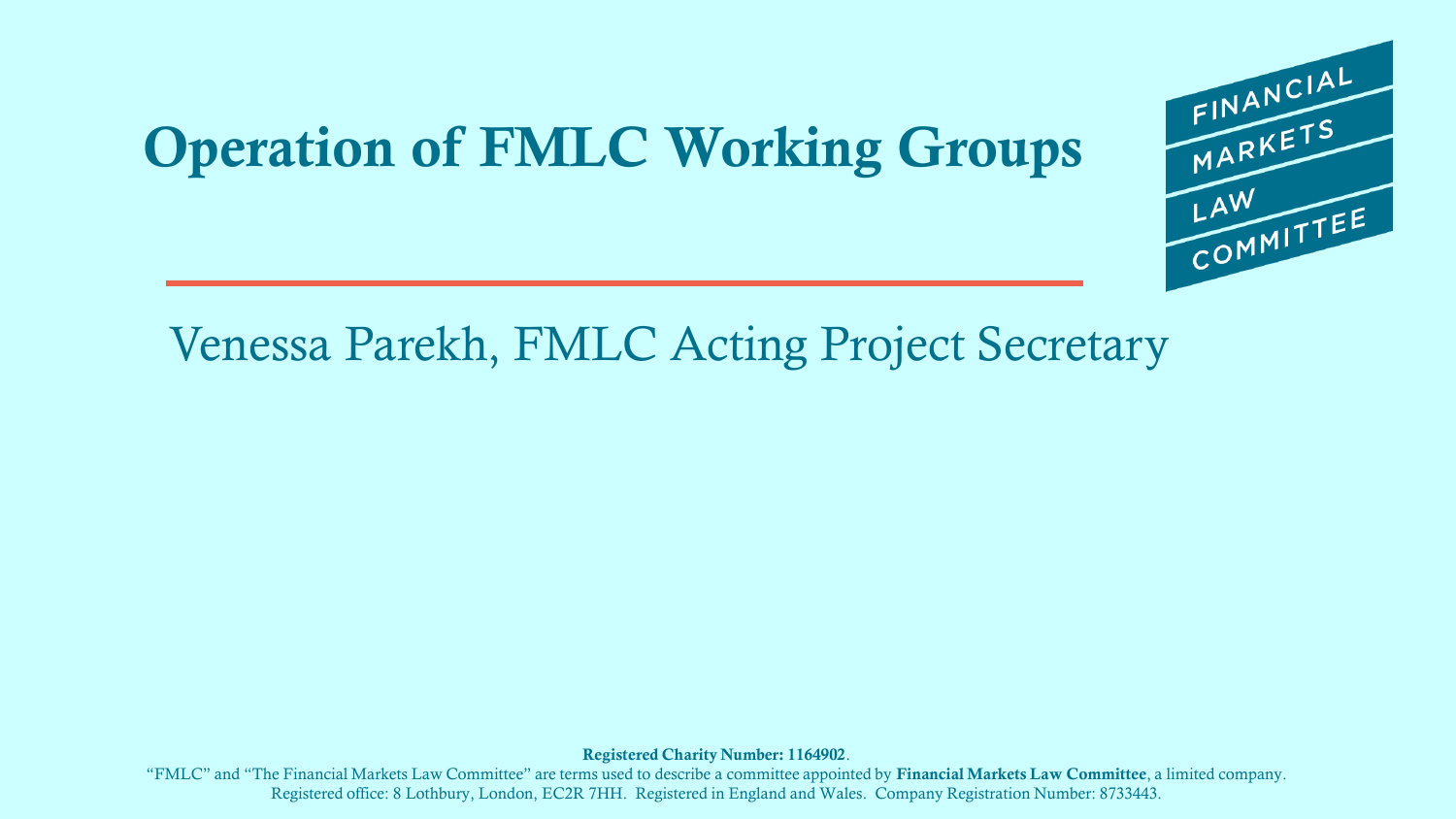

N.B. Working Groups may be established on the basis of: 1) a recommendation from a Scoping Forum; 2) a stakeholder proposal; 3) a consultation request; or 4) Secretariat research.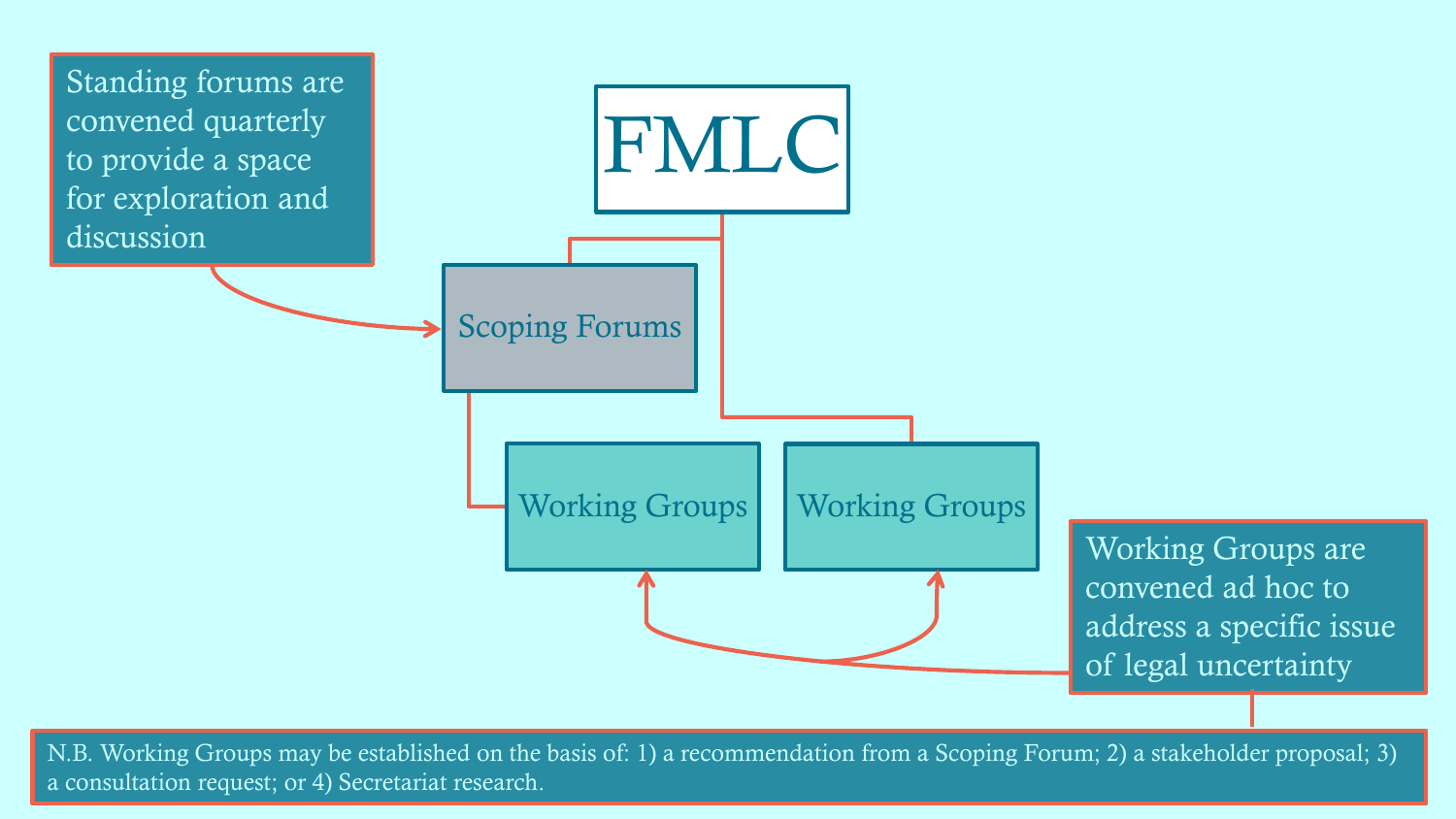# **Working groups: objectives**

M

 $\overline{C}$ 

- The ultimate function of a Working Group established by the FMLC is to assist the Committee to address a specific issue of legal uncertainty by expressing an authoritative consensus.
- Pursuant to this aim and to the FMLC's remit, a Working Group will have the following objectives:
	- 1. to encourage discussion and the expression of a range of views;
	- 2. to build consensus that can be expressed in an FMLC publication; and
	- 3. to produce a draft publication to which, ideally, as many Working Group members have contributed as possible.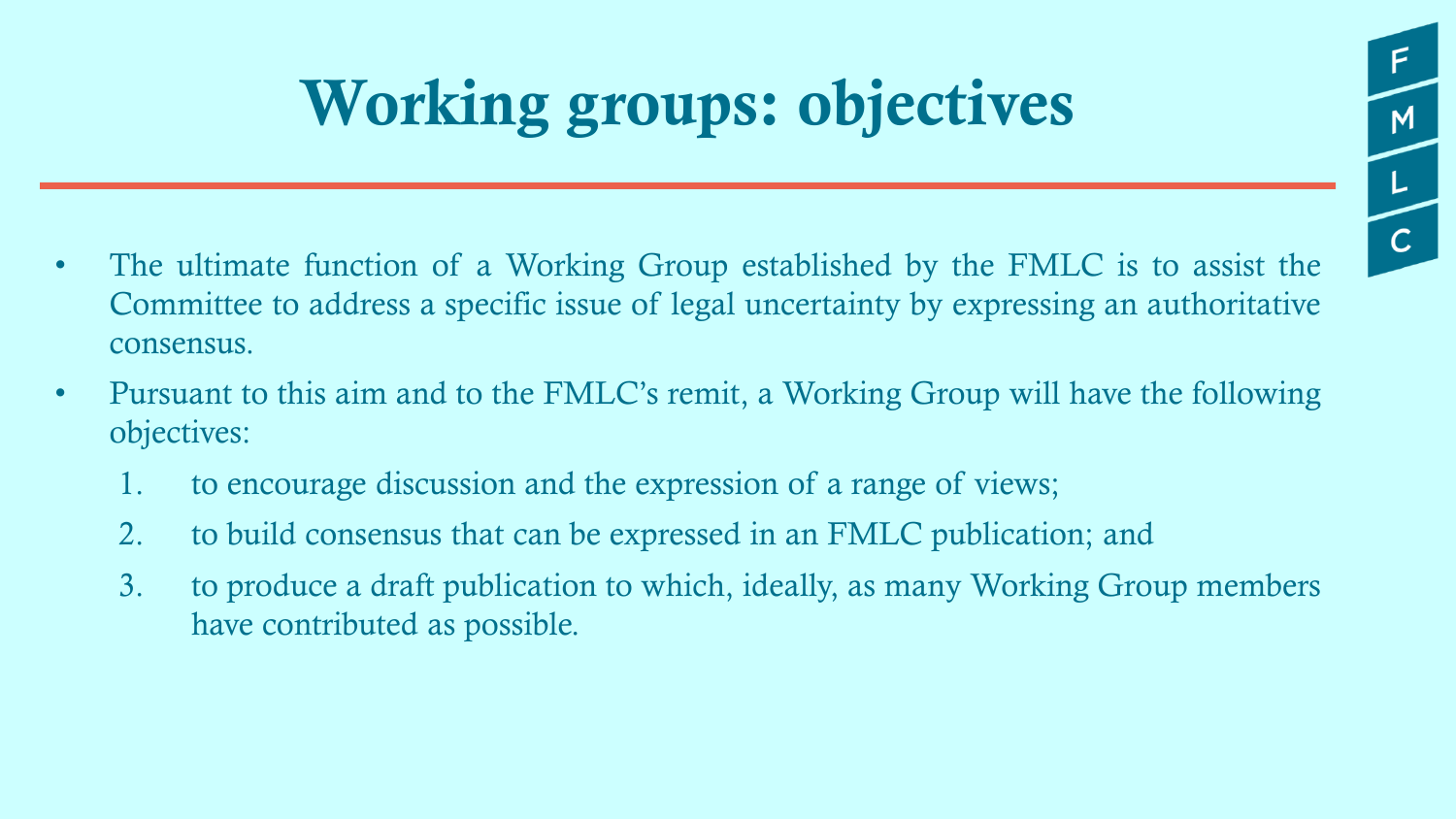## **How are working groups initiated?**

M

 $\mathsf{L}$ 

- Working Groups are established by the FMLC on the basis of a note specifying the relevant legal uncertainty (the "brief").
- This brief defines the scope of work to be undertaken. It serves a threefold function:
	- to establish controls over the group's output on behalf of FMLC Members;
	- to inform prospective contributors as to the scope of the project; and
	- to assist the Chair and Secretariat to allocate appropriate resources to the project, according to its expected size and complexity.
- In the case of work recommended by the members of a Scoping Forum or any other stakeholder(s), the brief should be prepared by the person or persons making the recommendation and put before the FMLC Committee for approval. (The FMLC Secretariat will normally offer formatting and other assistance in preparing the brief.)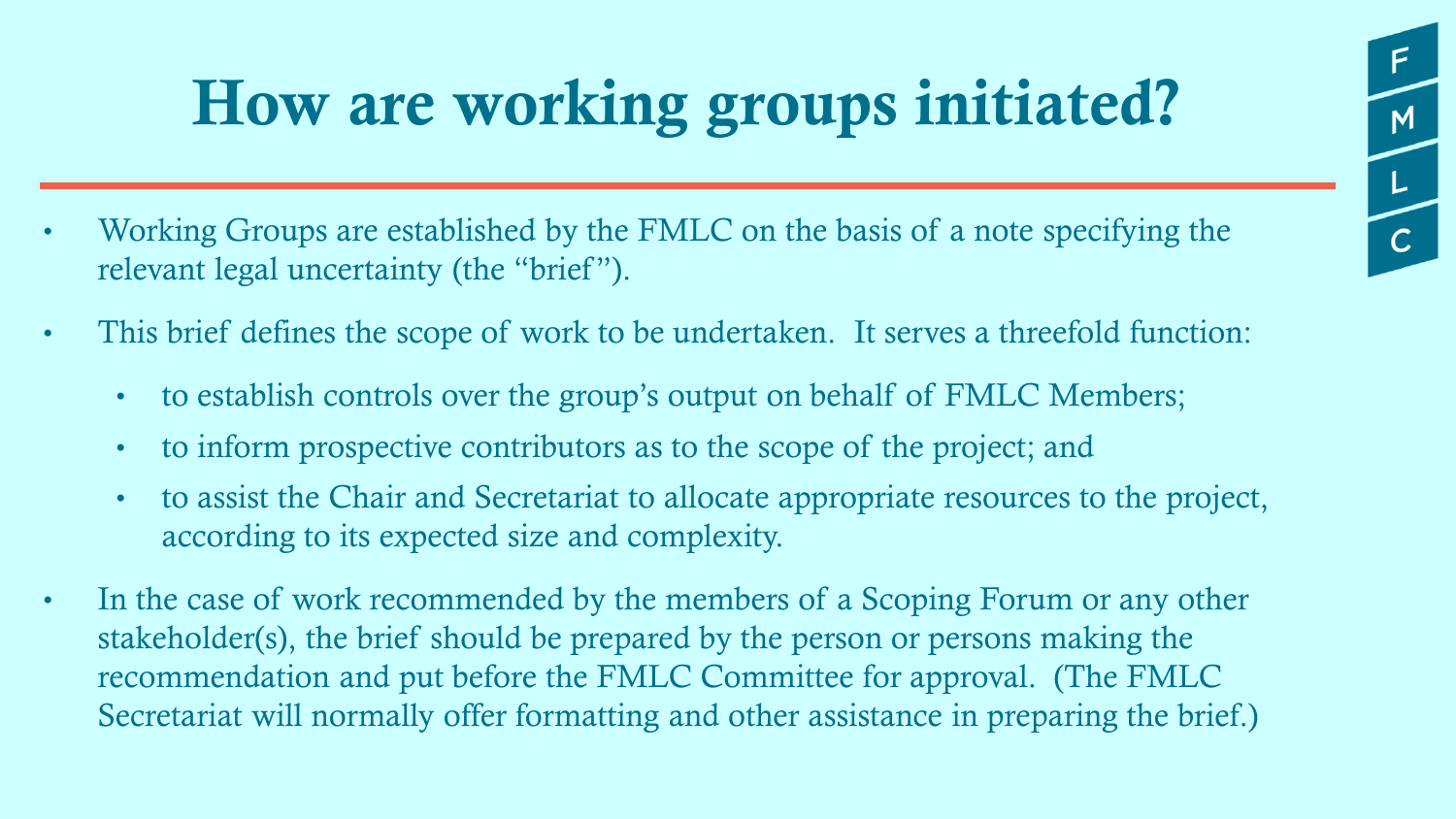## **Working groups: conduct of business**

 $M$ 

 $\mathsf{L}$ 

- Working groups are convened under Terms of Reference, including conduct of business guidelines. These include the following:
	- 1. to encourage a diversity of perspectives, Working Group participation is limited to one member per organisation;
	- 2. to ensure accountability and transparency, alternates are, as a general rule, not permitted to attend meetings; and
	- 3. to foster individual engagement, Working Group meetings are to be attended in person, where possible. (Accordingly, the FMLC Secretariat does not provide dial-in details for working group meetings unless a member is based abroad.)
- Work within the Group follows a schedule ("Milestones") established at the inaugural meeting and implemented by the FMLC Secretariat.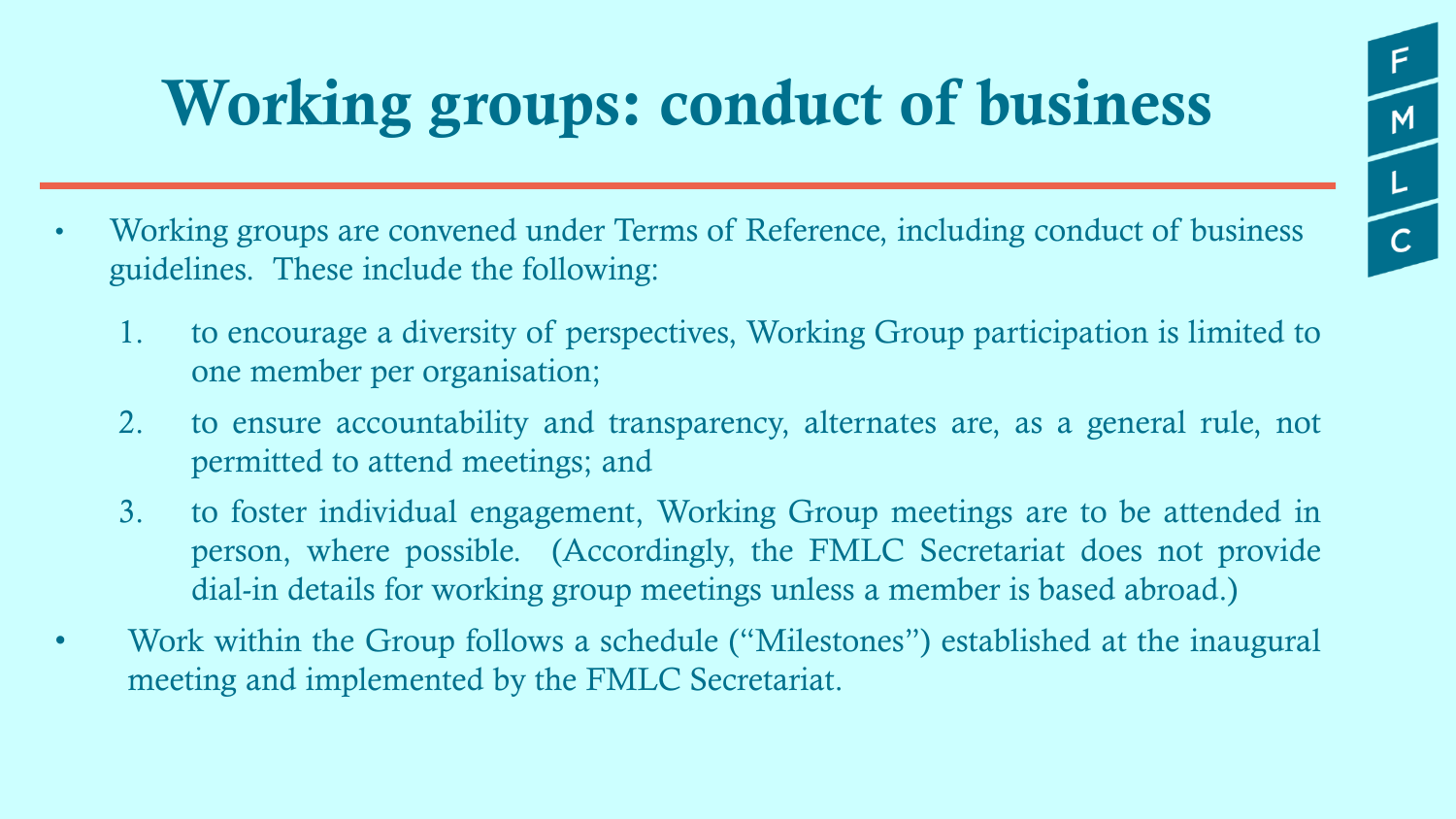## **Working groups: FMLC Secretariat**

- The Secretariat supports the Chair and the Working Group during meetings, and manages Group-related communications outside meetings.
- The Secretariat helps draft and circulate meeting agenda and related documents in advance of Working Group meetings and takes minutes.
- Contributors are asked to send draft submissions to the Secretariat, whether directly or in copy.



 $M$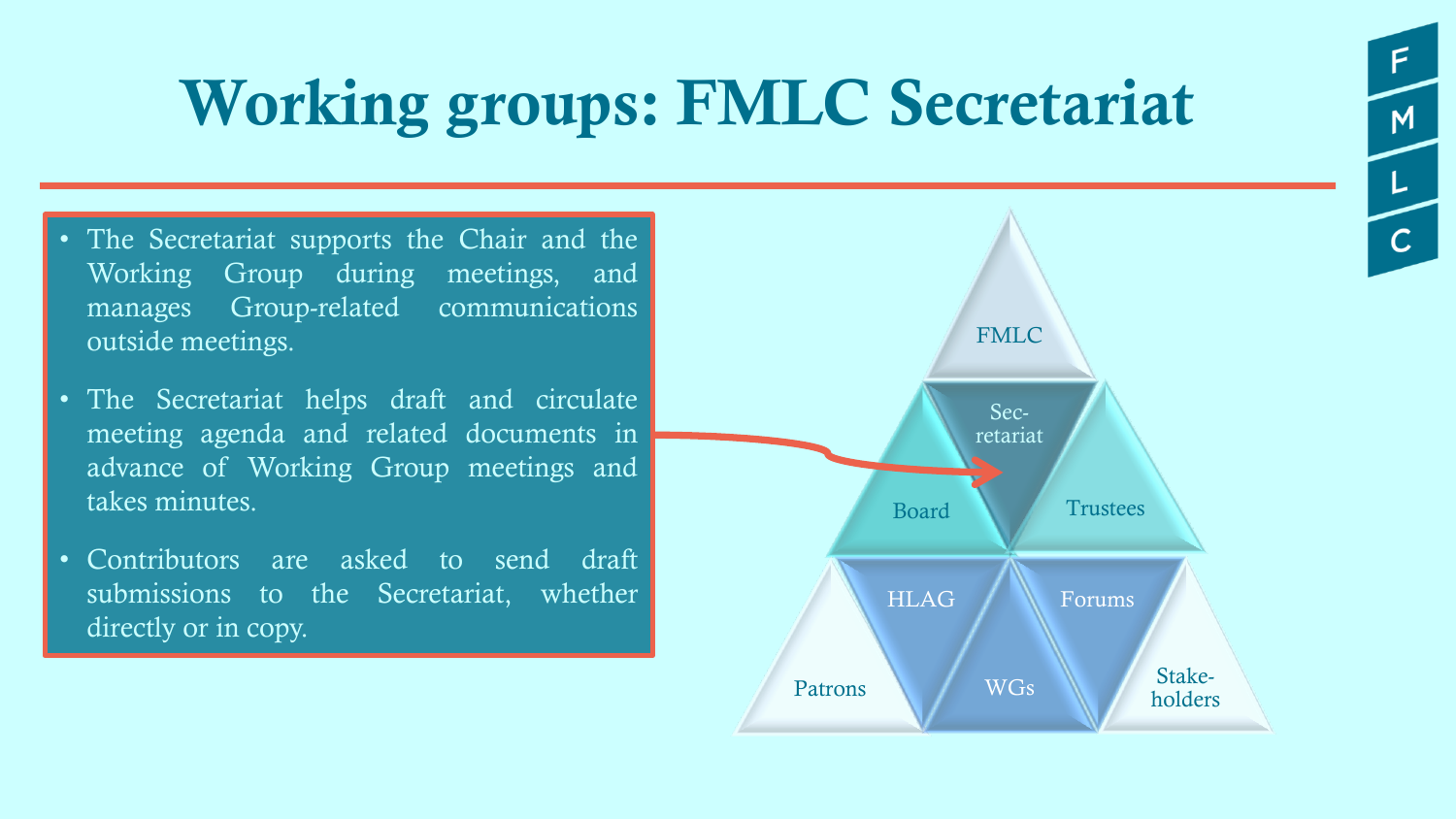### **Forward agenda—forward schedule**

Thursday 7 September 10.00am to 11.30am

Thursday 7 December 2017 10.00am to 11.30am

**Financial Markets Law Committee** Communications@FMLC.org +44 (0)20 7601 3272

 $M$ 

 $\overline{L}$ 

 $\overline{C}$